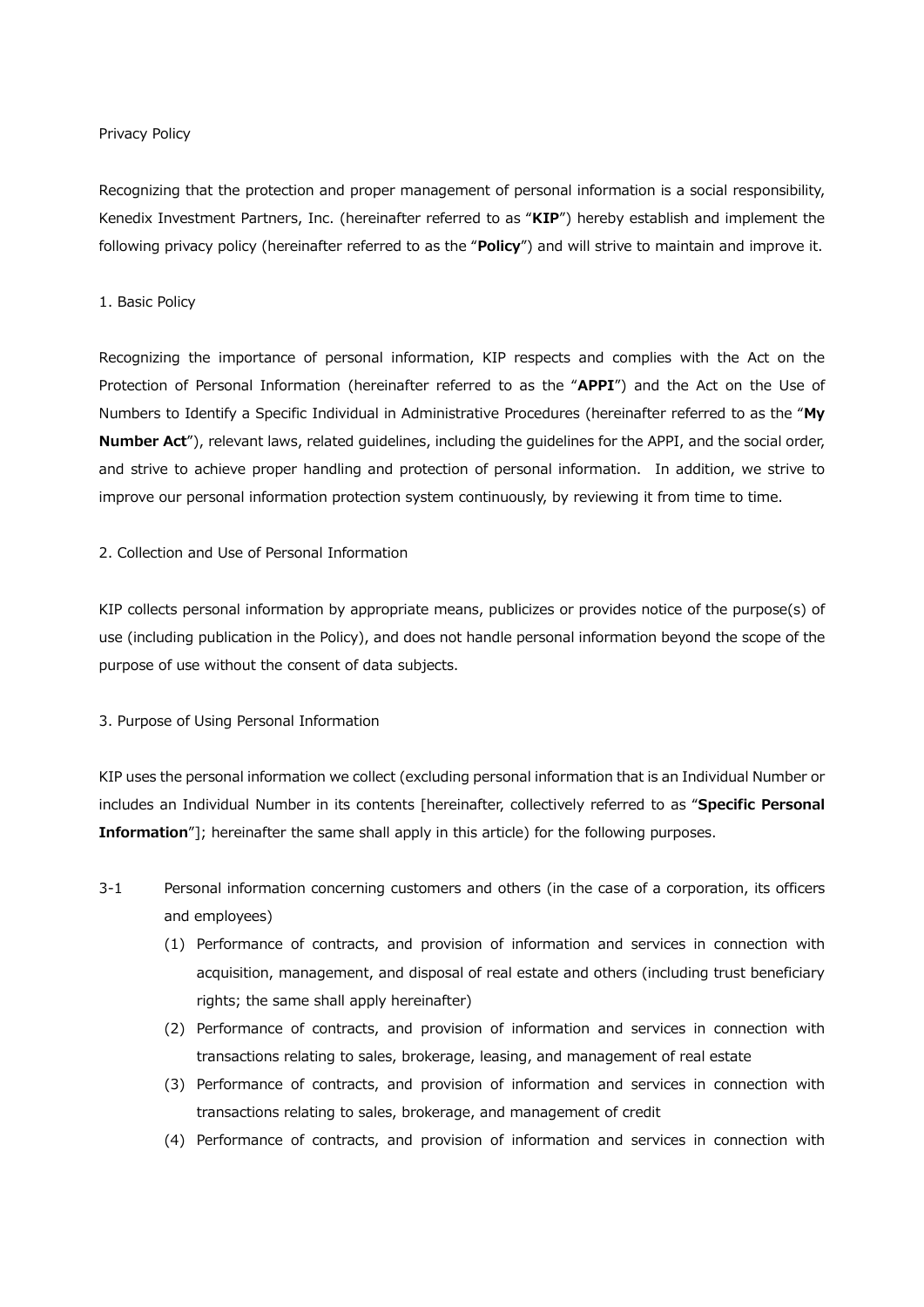advisory services relating to real estate and credit

- (5) Performance of contracts, and provision of information and services in connection with due diligence services (e.g., valuation services concerning the value of real estate and credit)
- (6) Managing KIP's business partners
- (7) In addition to the foregoing, uses that accompany the execution of services related or incidental to the business of KIP
- 3-2 Personal information concerning stockholders (in the case of a corporation, its officers and employees)
	- (1) Shareholder management for KIP, including the preparation of records in accordance with various laws and regulations
	- (2) Exercise of rights and performance of obligations under the Companies Act
- 3-3 Personal Information concerning applicants for recruitment and recruitment activities
	- (1) Recruitment and selection of officers, employees, contract employees, and others (hereinafter referred to as "officers and employees") of KIP
	- (2) Communications and provision of information to achieve the purposes above, and other uses necessary for recruitment and recruitment activities
- 3-4 Personal Information concerning officers and employees
	- (1) Management of officers and employees of KIP
	- (2) Business communications with officers and employees
	- (3) Payment of remuneration (wages, bonuses, allowances, etc.), performance of personnel and labor management, and provision of benefits to officers and employees
	- (4) Health management for officers and employees
- 3-5 Other

Provision of personal information to a third party to the extent necessary for the achievement of the purposes of use set forth in 3-1 through 3-4 above

4. Purpose of Using Specific Personal Information

When collecting Specific Personal Information, KIP publicizes or provides notice of the purpose of use (including publication in the Policy), and does not use Specific Personal Information other than as permitted by the My Number Act. The purposes for which KIP uses Specific Personal Information are as follows.

- 4-1 Processes related to an Individual Number (including processes related to the following) relating to officers and employees (including their dependents)
	- (1) Work related to tax withholding, work to prepare salary payment reports, and work to prepare notifications of transfers of salary income earners relating to special collection of a salary payment report, and similar matters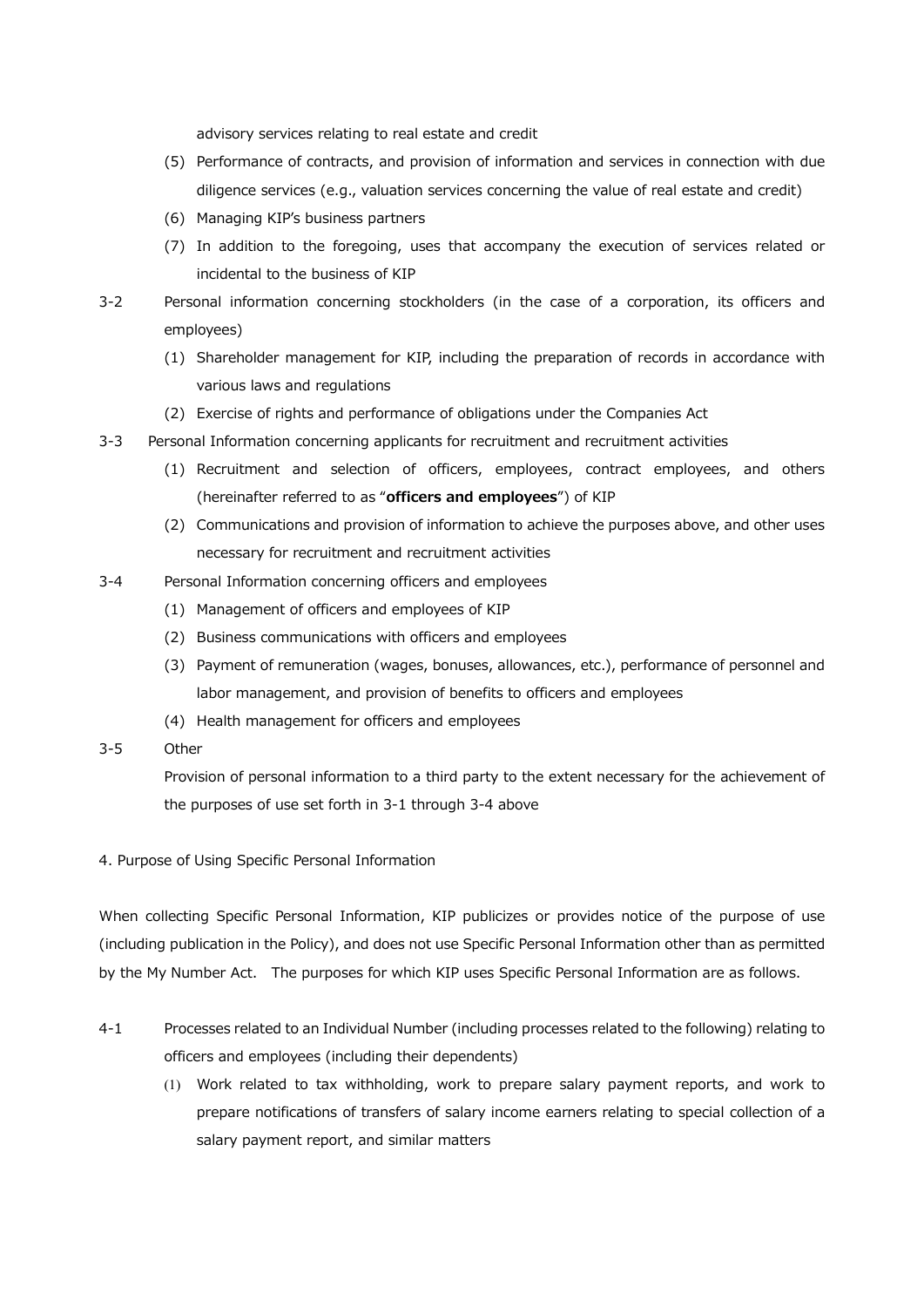- (2) Application forms for (changes in) exemptions for dependents, work to prepare application forms for exemptions from insurance premiums and for special exemptions for spouses of salary income earners, work to prepare application forms for switching to special collection, and similar matters
- (3) Work to prepare payment records for each recipient of a retirement allowance, or related matters, and work to prepare applications related to retirement income, and related matters
- (4) Work to file health insurance, employees' pensions, and corporate pensions, work to apply for and make claims under health insurance, employees' pensions, corporate pensions, work to file national pension No. 3, and similar matters
- (5) Work to file a notification of employment insurance, and work to apply for and claim employment insurance, and related matters
- (6) Work to prepare and provide statutory documents related to financial instruments transactions relating to stock option plans, and related matters
- 4-2 Processes related to an Individual Number (including process related to the following) relating to individuals other than officers and employees
	- (1) Work to prepare records of payment of remuneration, fees, and the like
	- (2) Work to prepare records of payment of dividends, distributions of surplus, and fund interest
	- (3) Work to prepare records of payment of royalties and similar payments for real estate and the like
	- (4) Work to prepare records of payment of consideration for the purchase of real estate, and the like

## 5. Provision of Personal Data to Third Parties

KIP does not provide personal data (excluding Specific Personal Information) collected by KIP to any third party without obtaining the prior consent of data subjects, except as permitted by the provisions of this Policy and laws and regulations. In addition, KIP does not provide Specific Personal Information, except as permitted by laws and regulations.

# 6. Joint Use of Personal Data

KIP jointly uses personal data (excluding Specific Personal Information; hereinafter the same shall apply in this article) as follows.

- (1) Items of personal data to be used jointly
	- Items of personal information about data subjects and their families, such as names and addresses, collected when recruiting officers and employees of Our Group (The corporate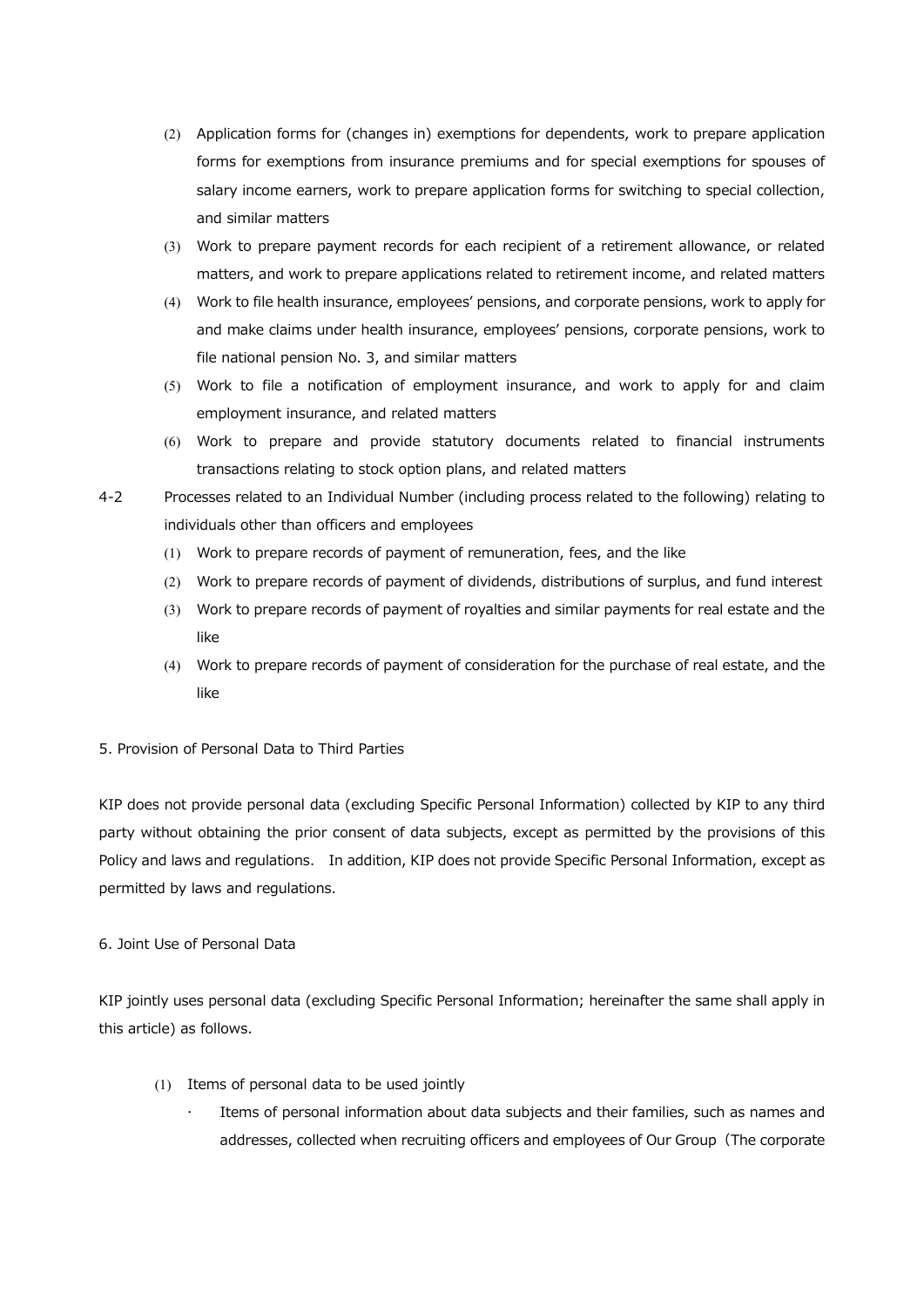group to which the KIP belongs. The same shall apply hereinafter.)

- (2) Scope of joint users
	- Each company within Our Group
- (3) Purpose of users
	- Personal Data is used jointly within the scope of the purpose of uses described in "3-3 Personal Information concerning applicants for recruitment and recruitment activities" and "3-4 Personal Information concerning officers and employees" above.
- (4) Person responsible for management
	- The following company is responsible for the personal data that is jointly used. [Person responsible for management] Kenedix, Inc.

2-1-6, Uchisaiwaicho, Chiyoda-ku, Tokyo, 100-0011 Taisuke Miyajima, President & CEO

7. Security Control Measures of Personal Data

KIP shall take necessary and appropriate security control measures to manage the personal data held by KIP properly and carefully in accordance with KIP's internal rules and to prevent unauthorized access, loss, falsification, leakage, etc., of personal data.

8. Outsourcing of Handling of Personal Data

We may outsource the handling of personal data held by KIP. In such cases, we will select a person who has taken sufficient measures to protect personal information, and will supervise the outsourced company as necessary and appropriate.

9. Procedures for Disclosure, Correction, etc., of Retained Personal Data

We will respond to data subjects' requests for disclosure, correction, or suspension of use of retained personal data and other information held by KIP without delay in accordance with procedures separately established by KIP.

10. Contact Desk for Inquiries about Personal Information

Please contact the following address if you have any requests regarding the disclosure, correction, suspension of use, etc., of retained personal data, as well as any opinions or questions regarding the handling of personal information by KIP, including this Policy and security control measures relating to personal data.